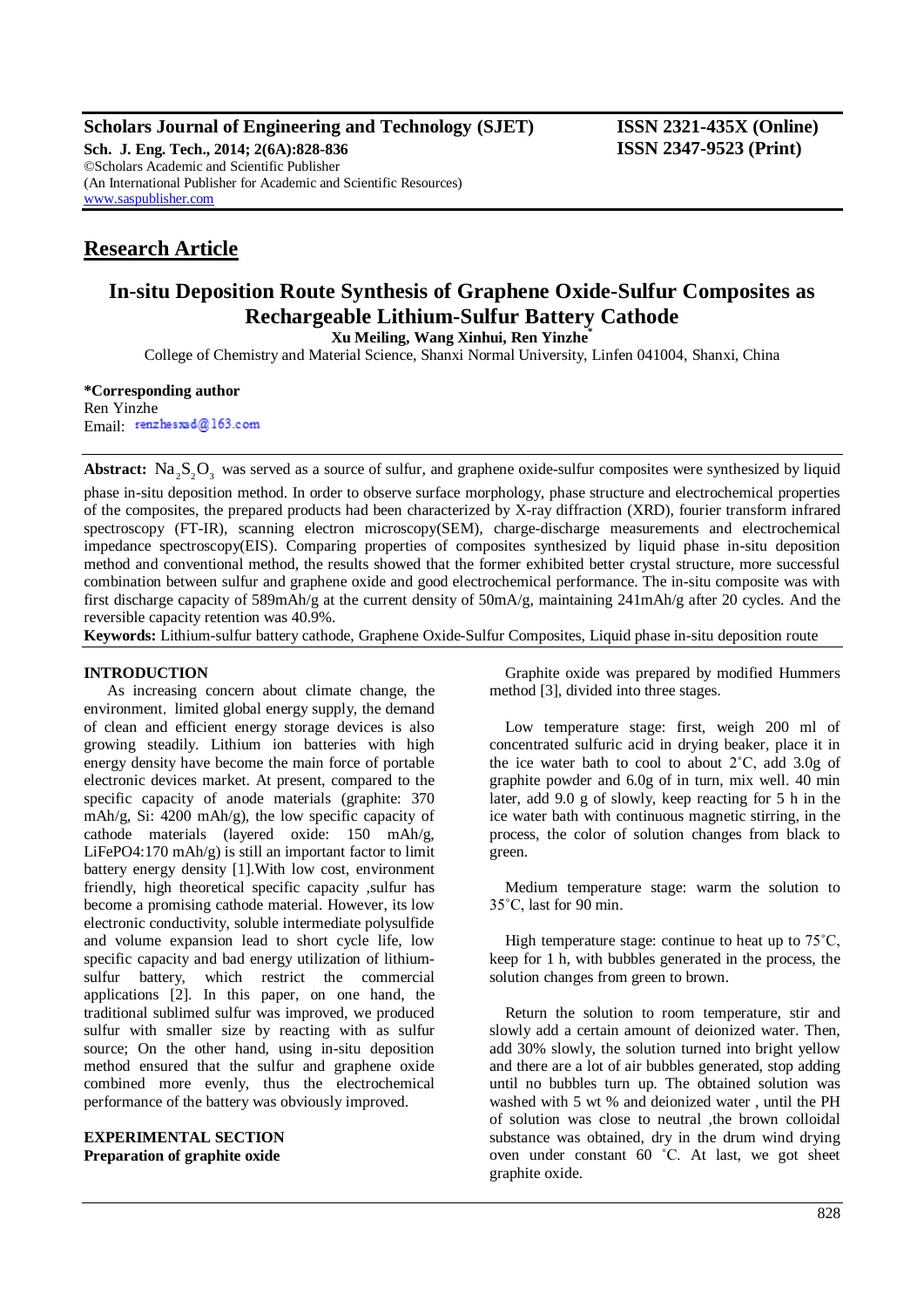# **Preparation of Graphene oxide / sulfur (GO/S) composite**

### **A. The liquid phase in-situ deposition method synthesis**

 0.200 g of graphite oxide was dispersed into 200 ml of deionized water, ultrasonic for 2 h to form 1 mg/ml graphene oxide solution. Add isopropyl alcohol as dispersants. Slowly add 300 ml of 0.3 mol/L solution under ultrasonic. After 10 min, 100 ml of 0.3 mol/L was added drop wise, quickly the solution changed from brown to grayish white, continue ultrasound for 30 min. Then transfer to the magnetic stirrer, stir for 24 h at room temperature. At last, we heated the as-synthesized samples in an argon (Ar) environment at 155˚Cfor 12 h. The liquid phase in-situ composite was obtained.

# **B. The conventional method synthesis**

By contrast, we synthesized pure sulfur by the same method, the difference only lied in that the method first drop into solution, after the complete reaction, add graphene oxide solution. Herein, we prepared the conventional method composite.

# **Structural characterization**

The synthesized samples were examined by an X-ray diffractometer (Tokyo Rigaku Ultima IV-185 type) with Cu-Kα radiation ( $λ=0.15406$ nm) between 10°and 80°at a scan rate of 5°/min. The microstructure and morphology of the samples were characterized by scanning electron microscopy(SEM,JSM-7500F).More detailed structural information on the composites were obtained by using a Fourier transform-infrared spectrometer(FT-IR,Varian640).The sulfur content in the composite was determined by thermogravimetric analyzer (TGA,SETARAM LABSYS).

# **Cell assembly and electrochemical measurements**

The composite was mixed with acetylene black conductive agent and poly(vinylidene fluoride)(PVDF) binder in a weight ratio of 80:10:10 in N-methyl pyrrolidone(NMP) solution with a magnetic stirrer for 8h.Then, the well-mixed slurry was uniformly pasted onto an Al foil with a blade and dried in a electrothermostatic blast oven at 60˚C for 12h,followed by pressing with a roller under a pressure of 20MPa and punching out circular electrodes of 1.1cm in diameter. The cathode electrodes were dried in a vacuum oven at 60˚C for 3h before transferring into an Argon-filled glove box. The active material loading density of the electrode is ca. 3.0mg•cm-2 .The electrolyte was 1M LiPF6 dissolved in a mixture of dimethyl carbonate (DMC) and ethylene carbonate $(EC)(1:1,v/v)$ . The CR2016 coin cells were assembled with the prepared cathode disks, the electrolyte ,the microporous polypropylene separators(Celgard2300),nickel foam current collectors and lithium sheets as counter electrode and reference electrode in a glove box filled with argon.

The charge-discharge profiles, cyclability and rate capability were assessed with Land cell test system. Parameter Settings are as follows:

Let stand for 30 s, voltage range from 1.0 V to 3.0 V, galvanostatic charge/ discharge current density of 50mA/g (25 mA/g, 100 mA /g).

Electrochemical impedance spectroscopy (EIS) was achieved with an amplitude of 10mV at the applied frequency range from 1MHz to 10MHz on electrochemical workstation (CHI660C).

### **RESULTS AND DISCUSSION Structure analysis**

 Fig.1 compared the X-ray diffraction (XRD) patterns of the graphite, graphite oxide, sublimed sulfur and composite prepared by liquid phase in-situ deposition method. The graphite showed sharp crystalline peak at 2θ=26.4°, the corresponding graphite interlayer spacing was 0.3364nm. Graphite oxide, with original characteristic diffraction peak of graphite disappearing, a new wider diffraction peak appeared at  $2\theta = 11.9$  °. The corresponding interlayer spacing became 0.739 nm, indicating that graphite was completely oxidated by oxidant, the insertion of oxygen-containing functional groups (carboxyl, carbonyl, hydroxyl group, epoxy group) made the interlayer spacing increase. In the composite, characteristic diffraction peak of graphite oxide disappeared, maintain the characteristic diffraction peak of sulfur, but the peak intensity weakened, peak shape was not simple accumulation of graphite oxide and sulfur diffraction peaks, graphite oxide reacted with part of sulfur to form new chemical bonds (the later FT-IR characterization also confirms this).There were still a part of elemental sulfur scattered on the graphite oxide. Dispersion effect of graphite oxide prevented the accumulation of sulfur largely, thus peak intensity was reduced, showing that elemental sulfur was with smaller particle size.

Fig. 2 showed the FT-IR graph of graphite, graphite oxide and the composite prepared by liquid phase insitu deposition method. In graphite oxide spectrum, we found that a weak absorption peak was at 1720 cm-1, it corresponded to C=O stretching vibration of carboxyl and carbonyl. Absorption peak at 1390 cm–1 attributed to the C- OH stretching vibration. Strong absorption peak at 1080 cm-1 corresponded to the C-O stretching vibration. All above indicated polar groups significantly increase after the graphite oxidation, the surface of graphite oxide did exist a large number of oxygencontaining functional groups. This provided favorable conditions for the preparation of composite using graphene oxide to fix sulfur later [4]. There was an obvious absorption peak at 1206 cm–1 for composite, which did not appear in graphite oxide spectrogram. It agreed with C-S absorption peaks, this also proved that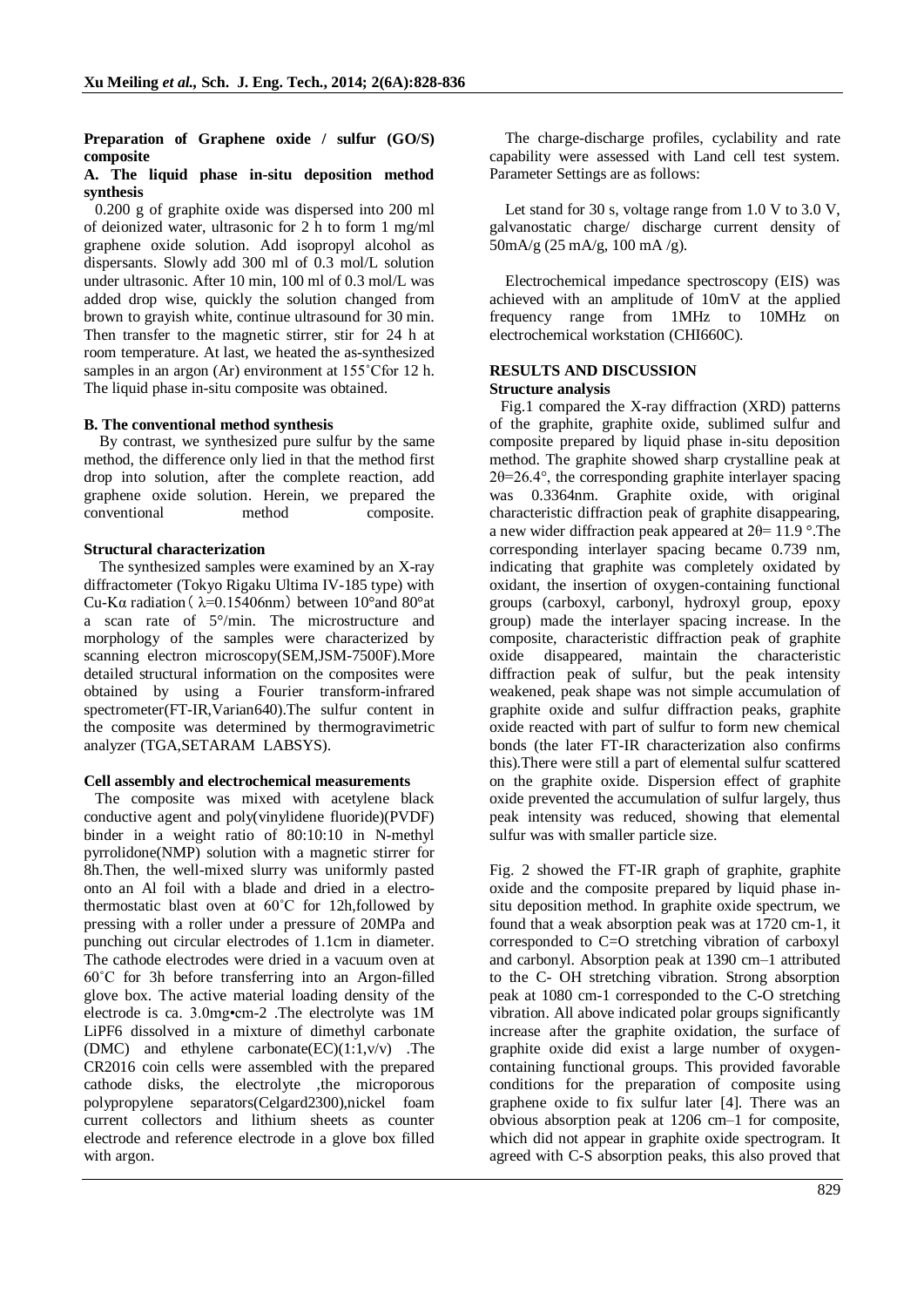the composite was not only the mixture of graphite oxide and pure sulfur but also they reacted chemically

simultaneously. Sulfur replaced part of oxygen on functional groups, forming C - S bond [5].



**Fig.1 XRD patterns of the graphite (a), graphite oxide (b), sublimed sulfur(c) and the composite(d)**



**Fig. 2: FT-IR graph of graphite(a), graphite oxide(b) and the composite(c)**

Fig. 3a and b illustrated the morphology of graphite and graphite oxide, typical lamellar structure can be seen in graphite. After oxidation, the layer spacing was bigger. This result indicated that oxygen-containing functional groups inserted interlayer successfully under the action of oxidants [6]. Fig. 3c and d showed the surface microstructure of the sublimed sulfur and newmade sulfur by 0.3mol/L and 0.3mol/L. Particle size distribution of sublimed sulfur was very uneven from a few microns to dozens of microns. Compared with sublimed sulfur, the particle size of new-made sulfur with chain structure decreased greatly and was uniform between  $2 \sim 3$  microns, some sulfur tended to reunite. Fig. 3e and f showed the SEM image of the as-prepared GO/S composite before and after heat treatment respectively. Before heat treatment, there were a lot of sulfur on the surface of the composite, the sulfur particles were fairly evenly distributed on the composite surface with less than 100nm diameter, indicating that graphene oxide can restrain reunion of new-made sulfur, the formation of small sulfur molecules was more advantageous to improve the electrochemical performance of composite. After heat treatment, As part of sulfur evaporate and the other part was fused into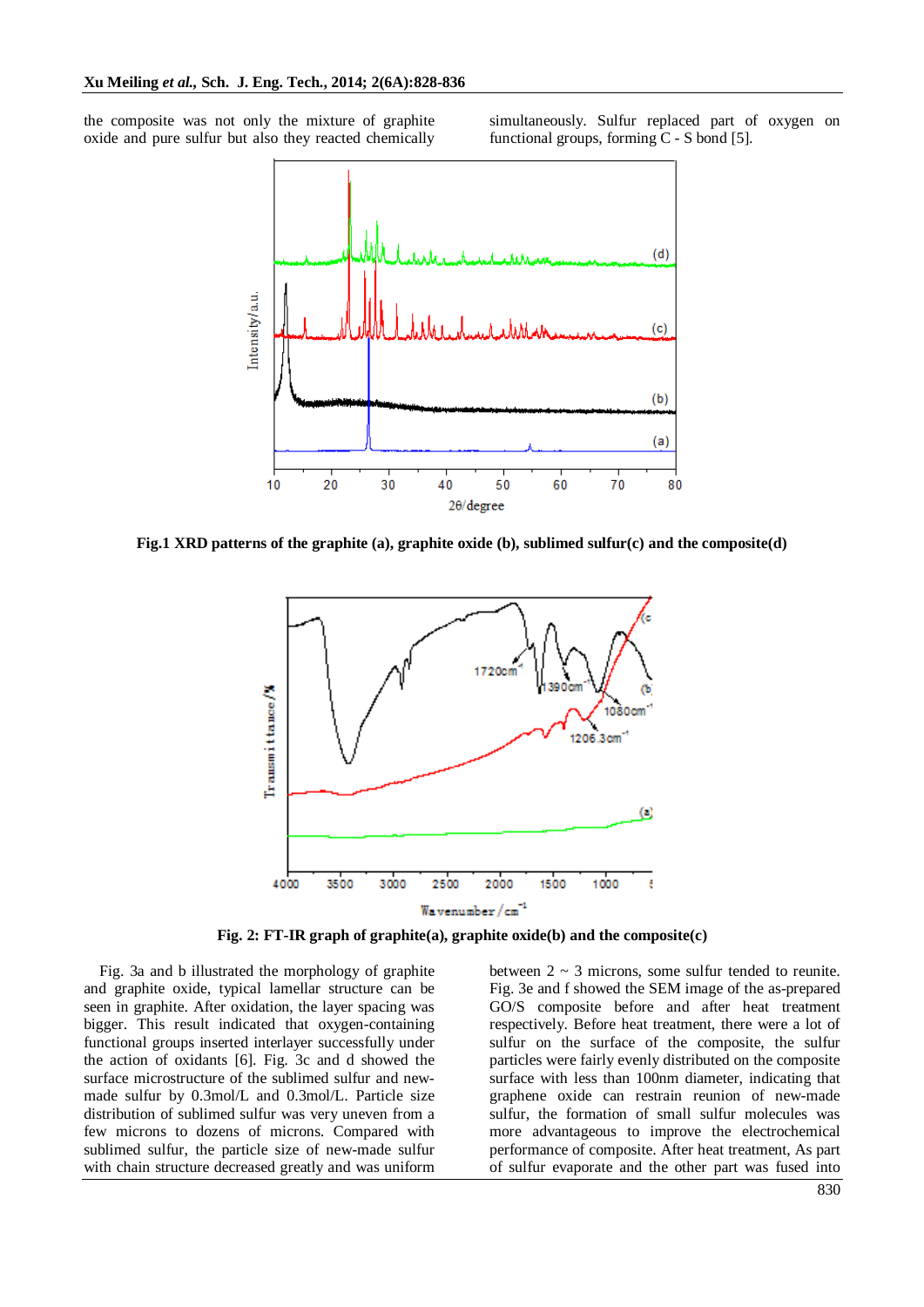graphene oxide interlamination, sulfur on the surface of the composite significantly reduced [7].



**Fig. 3: SEM image of (a) graphite; (b) graphite oxide; (c) sublimed sulfur ;(d) new-made sulfur by**  $0.3$ M Na  $_{2}$ S  $_{2}$ O  $_{3}$  and 0.3M HCl ; liquid phase in-situ GO/S composite before (e) and after (f) heat treatment in Ar **environment for 12h at 155˚C.**

Fig.4 was thermogravimetric analysis (TGA) curve of graphite oxide (a) and in-situ GO/S composite(b) after heat treatment. As shown in the figure, the weight of graphite oxide after calcination in the tube furnace reduced by about 5% in the TGA temperature range, considering moisture loss, mass loss caused by the decrease of functional group was less. Besides, graphite oxide would not burn in the temperature range. Some oxygen-containing functional groups in composite were replaced by sulfur, ignoring the mass loss caused by the decrease of functional groups, the result indicates that sulfur burning leads to a decrease of composite mass. Therefore, we can directly read the sulfur content of

GO/S composite from the TGA [5]. And at calcination temperature of 155 ˚C, the mass of the composite had no change, showing that excess sulfur and part of oxygen-containing functional groups have been removed in the previous tube furnace burning and the composite is stable. The composite began weightlessness at 220 ˚C and sulfur combusts completely at about 360 ˚C, after that, the mass remained constant. It was concluded that sulfur content of the composite was 74.4%.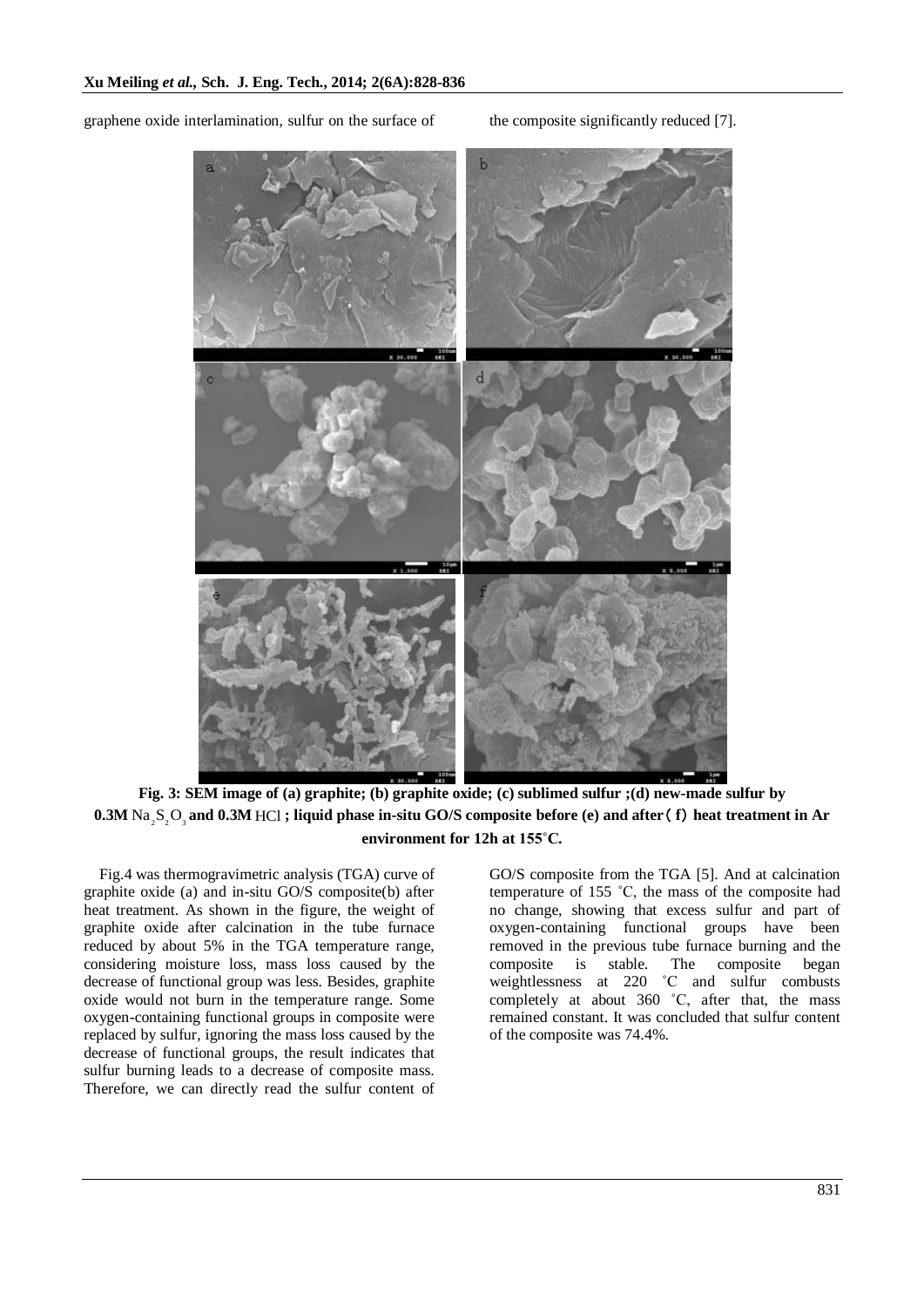

Fig. 4: TGA curve of graphite oxide (a) and in-situ GO/S composite (b) after heat treatment recorded in  $N_2$  with a **heating rate of 5˚C/min.**

#### **Electrochemical performance**

The first discharge profiles of liquid phase in-situ deposition composite, conventional method composite and pure sulfur cathodes at a current density of 50mA/g were shown in Fig.5. The first discharge plateau of insitu composite was at around 2.26V and relatively stable, specific capacity reached 589mAh/g. The initial discharge plateau of conventional method composite was at around 2.21V and falls faster, at the end of the discharge, exhibiting specific capacity of 429mAh/g. In contrast, the first discharge plateau of pure sulfur cathode was slant, the average voltage was 2.15 V or so, the first discharge specific capacity was only 385mAh/g, which was lower than the previous two methods composite. Discharge platform voltage was closely related to the battery discharge mechanism [8]. Discharge plateau differences between in-situ deposition composite and the conventional method composite might result from different crystal shapes and particle sizes of sulfur synthesized by the two methods and the combination of graphene oxide and sulfur in different ways and so on. Pure sulfur cathode utilized sublimed sulfur with larger particle size and uneven distribution as sulfur source directly, only add the acetylene black as conductive agent, no graphene oxide served as conductive and support role. As shown in the figure, its first discharge capacity was the lowest of the three. Thus new-made sulfur based on the aqueous reaction can improve battery performance greatly [9],

and in-situ deposition reaction based on aqueous solution can produce smaller sulfur molecules which were better dispersed on the graphene oxide with excellent performance, even interacted with graphene oxide to form strong chemical bonds. These can not only improve the conductivity of sulfur but also fix intermediate polysulfides to prevent them dissolve in the electrolyte.

Fig.6 displayed the second charge/discharge profile of liquid phase in-situ composite and pure sulfur cathode ( $50 \text{mA/g}$ ). As seen from the figure, the second discharge specific capacity of liquid phase in-situ composite was 476mAh/g, representing a 80.8% capacity retention. Charging to a certain stage, the voltage rose steeply. The second discharge specific capacity of pure sulfur cathode was 278mAh/g with capacity retention of 72.2%.And when the charging voltage reached a certain value (3.2 V), the voltage never rose steeply, the battery would never reach a full charge state [10]. This was due to the fact that sulfur and intermediates had not been well fixed, so polysulfide ions dissolved in electrolyte, the battery appeared more serious shuttle effect. The shuttle current formed by shuttle effect exceeded the charging current, which lead to severe polarization phenomenon in the battery.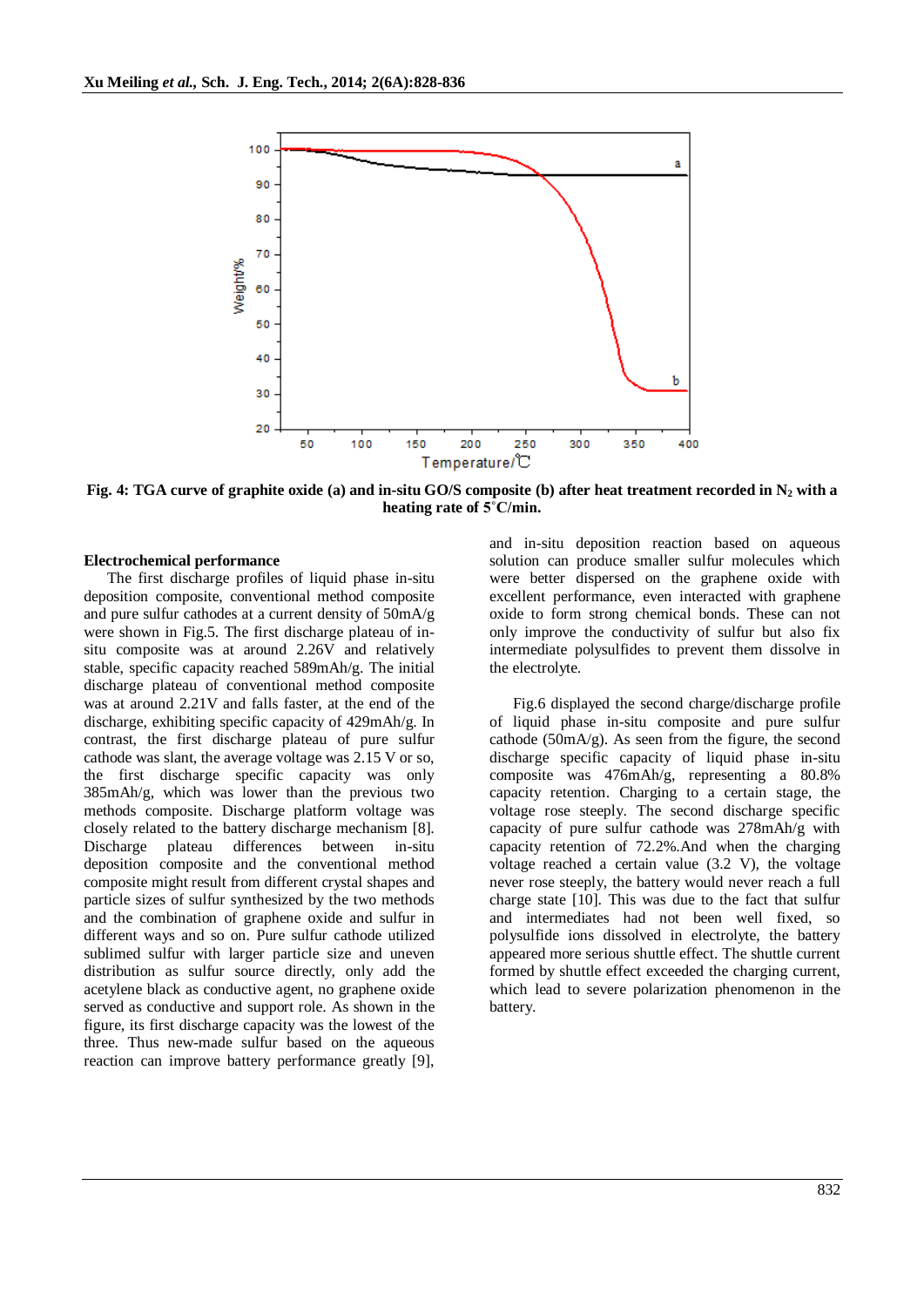

**Fig. 5: The first discharge curve of liquid phase in-situ deposition GO/S composite (a); conventional method composite (b) and pure sulfur(c) cathodes at a current density of 50 mA/g**



**Fig. 6: The second galvanostatic charge/discharge profiles of liquid phase in-situ GO/S composite (a) and pure sulfur (b) cathode (50mA/g)**

During charging, thermodynamics process of oxidizing high-order polysulfide into elemental sulfur was very slow. So at the end of the charging, a large number of active substances existed in the electrolyte in the form of high-order polysulfide. Therefore, from the second discharge on, discharge active substances had a big difference with that of the first time, only a small amount of active substances began to discharge from the elemental sulfur, other active substances discharged from (4≤n≤8). Discharge end-products and were insoluble in the electrolyte, but deposited on the surface of the cathode structure, they themselves were insulated and can not contact with conductive materials adequately, making this part of sulfur inactive, leading to capacity irreversible decay in Li-S batteries [11-14].

The cycle life plots of liquid phase in-situ composite cathode at various current density (b.50mA/g c.25mA/g

d.100mA/g) and pure sulfur cathode (a.50 mA/g) were shown in Fig.7.As previously encountered, the discharge specific capacity of liquid phase in-situ composite cathode decreased with increasing current density. But they were all much higher than that of pure sulfur cathode under the current density of 50 mA/g, representing liquid phase in-situ composite with excellent rate and cycle performance. On one hand, liquid phase in-situ method can not only synthesize small molecule sulfur with uniform particle size but also obtain more homogeneous composites. On the other hand, the addition of graphene oxide can prevent sulfur reuniting, suppress the migration of elemental sulfur and soluble intermediates, adapt to the volume changes of sulfur during the cycling process and maintain the structural integrity of the cathode [14-18].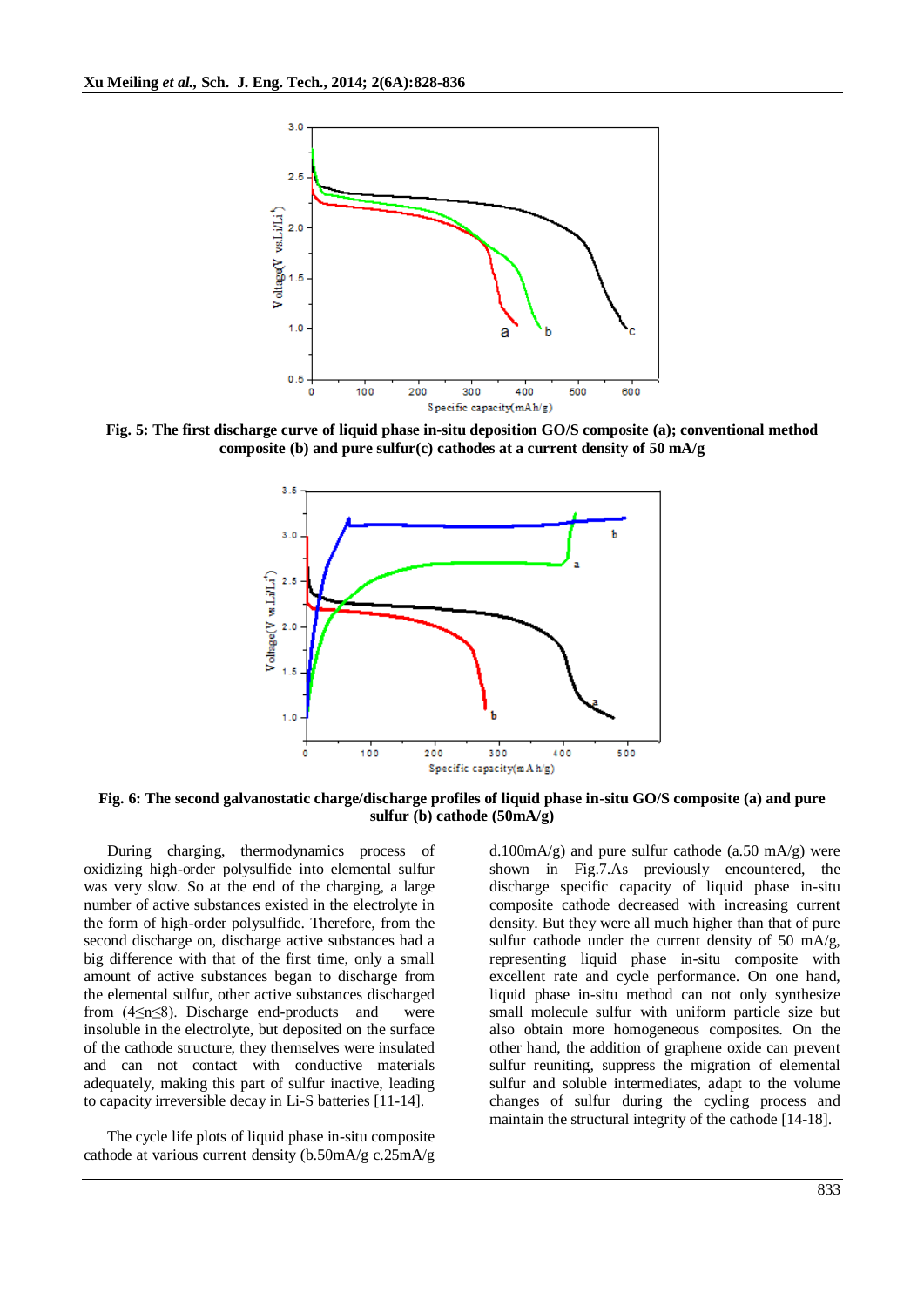

**Fig. 7: The cycle performance of liquid phase in-situ composite cathode at various current density(b.50mA/g c.25mA/g d.100mA/g) and pure sulfur cathode(a.50 mA/g)**

To understand the reason for superior electrochemical performance of liquid phase in-situ composite, EIS measurements were carried out with coin cells. The Nyquist profiles of liquid phase in-situ composite, conventional method composite and pure sulfur cathode and the equivalent circuits were shown in Fig.8. Rel: resistance of electrolyte; Rsl: total resistance of the surface layers on the sulphur and lithium electrodes; CPEsl: distributed capacitance of the surface layers of both the sulphur and lithium electrodes; Rer: resistance to charge transfer on the sulphur electrode; CPEer: a double layer capacitance distributed on the surface of the pores in the sulphur electrode; W: the Warburg impedance. Comparing the impedance spectrum of three kinds of materials cathode before cycling, we can find that diameter of the semicircle increases in turn, the difference between the slope of the straight line was not obvious, the intersection point of the left side of semicircle with the horizontal axis was basically the same. The above results showed that the charge transfer resistance of liquid phase in-situ composite cathode was the least, which should be related that the method can synthesize uniform composite, graphene oxide and sulfur combines firmly

to form a strong interaction, graphene oxide provided convenient electronic transmission channel for insulating sulfur. This was also consistent with the result that in-situ composite had the highest first discharge capacity in later cycle. And the lithium ion diffusion degree of three kinds of materials in the beginning was alike. The electrolyte impedance of three kinds of cathodes was basically the same, illustrating the composition and property of the electrolyte was stable in the process of battery assembly [19, 20].

Fig. 9 was the electrochemical impedance spectra of liquid phase in-situ composite before and after 20 cycles. As the figure shown that charge transfer impedance of the composite cathode increases, the charge transferred through electrode and electrolyte interface became difficult, but the added value was relatively small. The result showed that electrode structure was damaged to a certain extent during cycling, but generally, the structural integrity was still relatively good. The slope of the straight line decreased, indicating that irreversible deposited on the electrode and hindered the diffusion of lithium ions with the charge/discharge processing [21].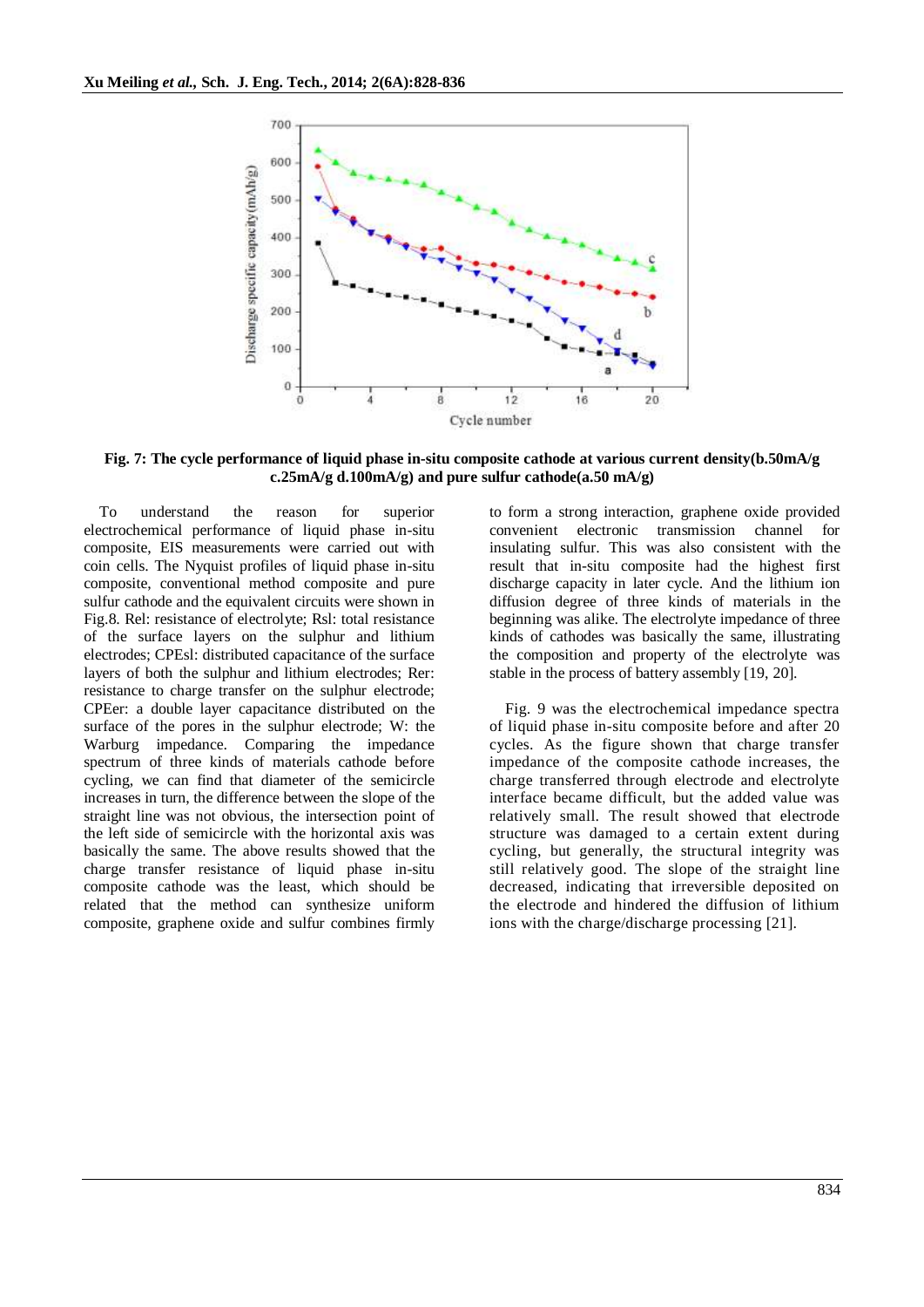

**Fig. 8: EIS spectrum of liquid phase in-situ GO/S composite (a); conventional method composite (b) and pure sulfur (c) cathode before cycling and the equivalent circuits**



**Fig. 9: EIS spectra of liquid phase in-situ composite before (a) and after (b) 20 cycles**

#### **CONCLUSION**

In short, we used chemical in-situ deposition method in aqueous solution to prepare GO/S composite with the excellent performance, which not only offered a lowcost and controlled approach for large-scale production but also produced high-purity active material. Compared with the conventional method composite and pure sulfur cathode, the in-situ composite possessing uniform and stable sub-micron structure exhibited a higher specific capacity and cyclic stability. The initial discharge specific capacity was 589mAh/g under the current density of 50mA/g, the value of conventional method composite and pure sulfur cathode were respectively 429mAh/g and 385mAh/g, the specific capacity of in-situ composite after 20 cycles was also the highest. Thus, this new method improved the electrochemical performance of the Li-S battery to some extent.

#### **REFERENCES**

1. Wang H, Yang Y, Liang Y, Robinson JT, Li Y, Jackson A *et al*.; Graphene-wrapped sulfur particles as a rechargeable lithium–sulfur battery cathode material with high capacity and